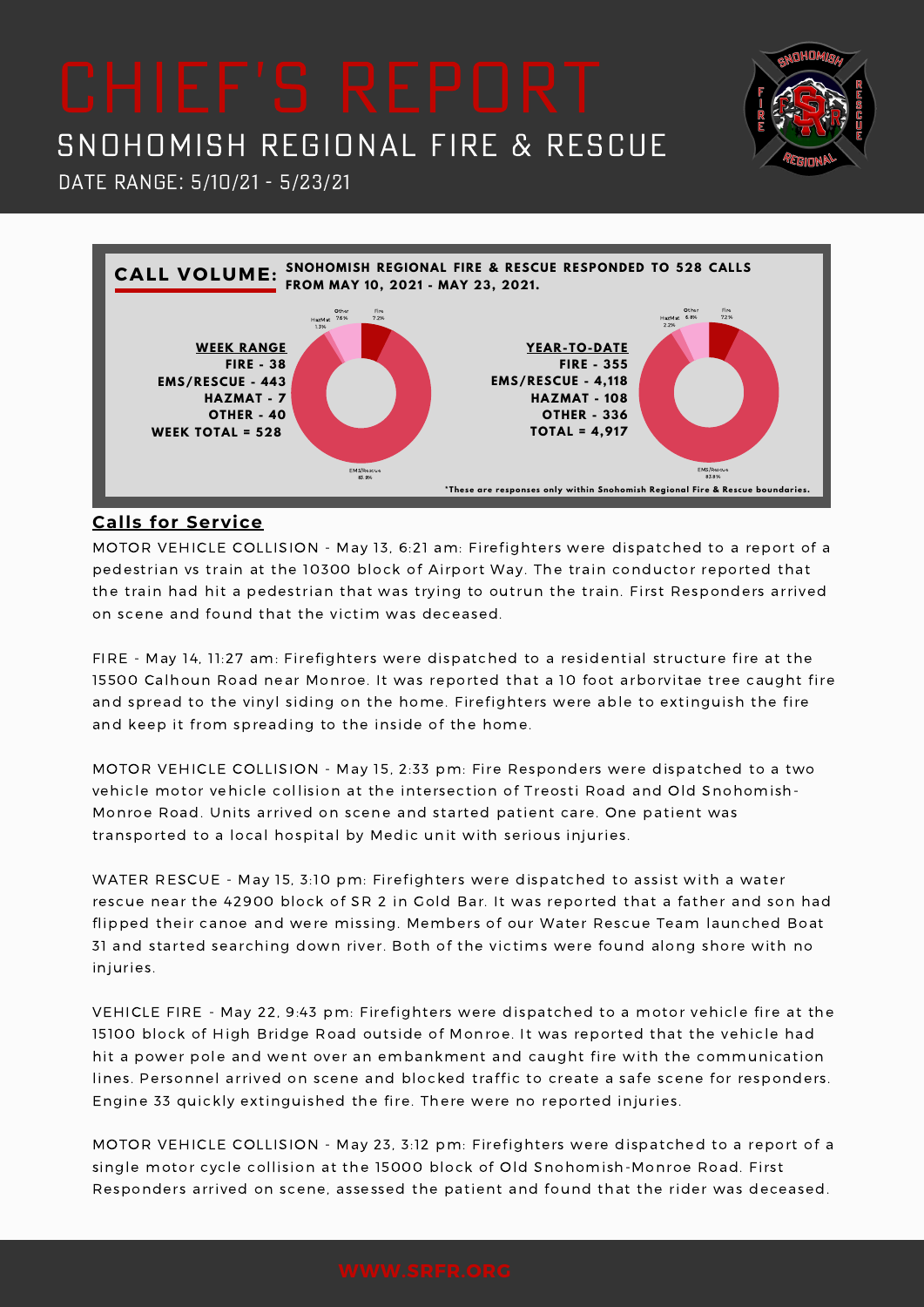# SNOHOMISH REGIONAL FIRE & RESCUE



## Date Range: 5/10/21 - 5/23/21

### **TRAINING DIVISION**

- The Training Division and the Driver Operator committee are conducting tender and drafting drills at the Snohomish Training Center this week and next week.
- The Probational Firefighters will be transferring from the post academy to shift on June 1, 2021. Additionally the new part time Firefighters are completing their shadow shifts and will start on shift June 1. 2021.
- The Training Division has a job announcement post for a training officer with Driver Operator qualifications. All interested parties have until June 1, 2021 at 09:00 to apply.
- Captain Titland will be transferring from his training role to a Battalions Chief position on June 1st. Congratulations Colby.
- HR and Training are currently preparing for the upcoming BC test in June.

#### **OPERATIONS**

- The Operation's team continues to work collaboratively with regional partners towards standardizing fire resource plans for both technical rescue and hazmat responses. The team remains engaged by taking active roles in the county's Special Operations Policy Board.
- Operations will begin meeting with battalion chiefs starting the 24th of May to conduct this month's shift-centric operational meetings.
- The Deputy Chief of Operations was allowed the opportunity to be a part of the entry level firefighter chief interviews. It was exciting to see the level of talent that Snohomish Regional Fire and Rescue is attracting.
- Crews continue to exhibit professionalism during station inspections. 20 of the 44 scheduled inspections have been completed and all crews are performing very well. The Operations team will soon begin soliciting training evolution ideas for further inspections in 2022.

#### **Fire & Life Safety**

Completed staffing/hiring plan to sustainably staff the fire marshal's office for code enforcement activities. The plan includes a breakdown of activities (plan review, new construction inspections, annual inspections/pre-fire planning).

### **Accreditation**

• Team meeting continues to work through the accreditation process.

#### **EMS**

- Covid Vaccine: As demand for Covid vaccine decreases the plan is moving forward to de-mobilize our four Mass vaccination clinics in June sometime. The vaccine emphasis after that we be individual pop up clinics at certain locations. With schools possibly being a high priority.
- EMS submitted a Grant to the Medic One foundation for funding of the Ultrasound Pilot Study for pre-hospital.
- EMS training cadre is doing EMS training for the new members in the Post Academy this week.
- Been working on a Policy for the Chaplain program and a Job description for the Chaplains. Both are complete and in Draft form waiting for Chaplain input and legal review.
- Last week was EMS week. Thank you to the Community Relations Team for all the work they have done to highlight this amazing organization.